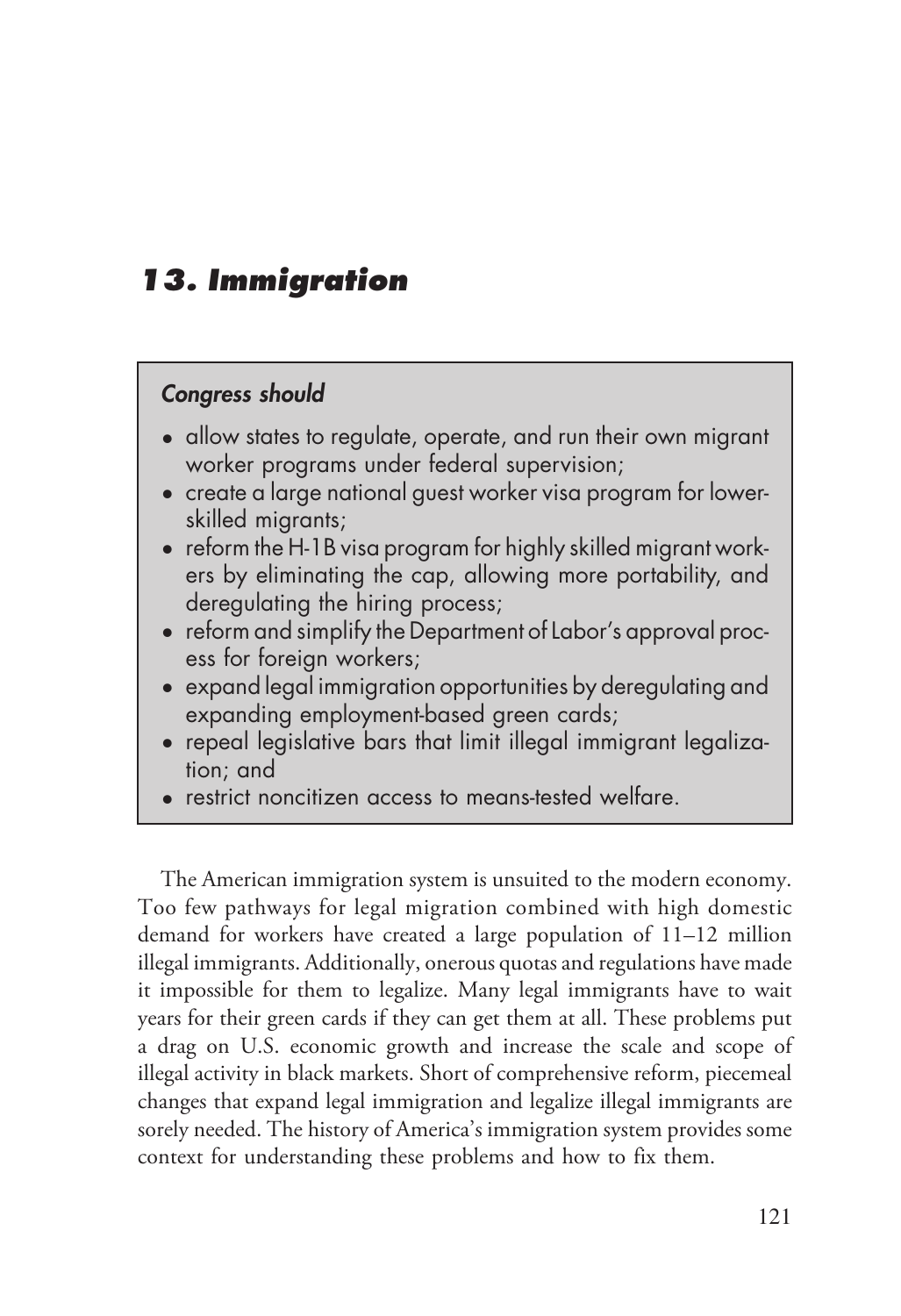CATO HANDBOOK FOR POLICYMAKERS<br> **Immigration History and Lessons from the Past**<br>
From 1790 to 1875, the federal immigration policy was migration History and Lessons from the Past<br>From 1790 to 1875, the federal immigration policy was essentially one<br>open borders. Any immigrant from any country could legally enter,<br>e, and work in the United States. During t **Immigration History and Lessons from the Past**<br>From 1790 to 1875, the federal immigration policy was essentially one<br>of open borders. Any immigrant from any country could legally enter,<br>live, and work in the United States From 1790 to 1875, the federal immigration policy was essentially one<br>of open borders. Any immigrant from any country could legally enter,<br>live, and work in the United States. During that period the only regulations<br>relate From 1790 to 1875, the federal immigration policy was essentially one<br>of open borders. Any immigrant from any country could legally enter,<br>live, and work in the United States. During that period the only regulations<br>relate of open borders. Any immigrant from any country could legally enter,<br>live, and work in the United States. During that period the only regulations<br>related to immigration controlled who could become a citizen. However,<br>begin live, and work in the United States. During that period the only regulations<br>related to immigration controlled who could become a citizen. However,<br>beginning in 1875 and accelerating through the Progressive Era, Congress<br>i related to immigration controlled who could become a citizen. However,<br>beginning in 1875 and accelerating through the Progressive Era, Congress<br>increasingly regulated legal immigration. By the early 1920s virtually all<br>leg beginning in 1875 and accelerating through the Progressive Era, Congress<br>increasingly regulated legal immigration. By the early 1920s virtually all<br>legal immigration from outside the Western Hemisphere was impossible.<br>Some increasingly regulated legal immigration. By the early 1920s virtually all<br>legal immigration from outside the Western Hemisphere was impossible.<br>Some of those restrictions made sense, like limitations on criminals and<br>thos legal immigration from outside the Western Hemisphere was impossible.<br>Some of those restrictions made sense, like limitations on criminals and<br>those with serious contagious diseases. Others, like the bans on Chinese<br>immigr Some of those restrictions made sense, like limitations on criminals and<br>those with serious contagious diseases. Others, like the bans on Chinese<br>immigrants, were fueled by illegitimate concerns founded on racism or<br>labor those with serious contagious diseases. Others, like the bans on Chinese<br>immigrants, were fueled by illegitimate concerns founded on racism or<br>labor market protectionism. During the Great Depression and World<br>War II, immig

immigrants, were fueled by illegitimate concerns founded on labor market protectionism. During the Great Depression a War II, immigration was not an important issue, but after thostilities a new phenomenon arose: illegal i or market protectionism. During the Great Depression and World<br>ar II, immigration was not an important issue, but after the end of<br>stilities a new phenomenon arose: illegal immigration.<br>During America's first period of rel War II, immigration was not an important issue, but after the end of<br>hostilities a new phenomenon arose: illegal immigration.<br>During America's first period of relatively open immigration, very little<br>of it was illegal beca hostilities a new phenomenon arose: illegal immigration.<br>
During America's first period of relatively open immigration, very little<br>
of it was illegal because legal entry was so easy. After the United States<br>
ended the per During America's first period of relatively open immigration, very little<br>of it was illegal because legal entry was so easy. After the United States<br>ended the period of open immigration in the 1920s, the Great Depression<br>a of it was illegal because legal entry was so easy. After the United States<br>ended the period of open immigration in the 1920s, the Great Depression<br>and World War II effectively limited U.S. immigration. The booming<br>postwar ended the period of open immigration in the 1920s, the Great Depression<br>and World War II effectively limited U.S. immigration. The booming<br>postwar economy demanded laborers. Because immigration was closed<br>off, American emp and World War II effectively limited U.S. immigration. The booming<br>postwar economy demanded laborers. Because immigration was closed<br>off, American employers began to hire immigrants who were willing to<br>enter unlawfully. By postwar economy demanded laborers. Because immigration was closed<br>off, American employers began to hire immigrants who were willing to<br>enter unlawfully. By the early 1950s there were more than 2 million illegal<br>immigrants

off, American employers began to hire immigrants who were w<br>enter unlawfully. By the early 1950s there were more than 2 millio<br>immigrants in the United States, mostly from Mexico, but by 19<br>numbers had fallen by over 90 pe ter unlawfully. By the early 1950s there were more than 2 million illegal<br>migrants in the United States, mostly from Mexico, but by 1955 their<br>mbers had fallen by over 90 percent. What happened?<br>Two new policies drasticall immigrants in the United States, mostly from Mexico, but by 1955 their<br>numbers had fallen by over 90 percent. What happened?<br>Two new policies drastically reduced the population of illegal immigrants. The first affected the numbers had fallen by over 90 percent. What happened?<br>
Two new policies drastically reduced the population of illegal immigrants. The first affected the economic demand for illegal workers by expanding the supply of legal Two new policies drastically reduced the population of illegal immigrants. The first affected the economic demand for illegal workers by expanding the supply of legal migrant workers through deregulation of the Bracero gue grants. The first affected the economic demand for illegal workers by<br>expanding the supply of legal migrant workers through deregulation of<br>the Bracero guest worker visa program for agricultural workers. The Bra-<br>cero visa expanding the supply of legal migrant workers through deregulation of<br>the Bracero guest worker visa program for agricultural workers. The Bra-<br>cero visa allowed an uncapped number of Mexicans to work temporarily<br>in agricul the Bracero guest worker visa program for agricultural workers. The Bracero visa allowed an uncapped number of Mexicans to work temporarily in agriculture in the United States. The workers could go back and forth so long a cero visa allowed an uncapped number of Mexicans to work temporarily<br>in agriculture in the United States. The workers could go back and forth<br>so long as they did not violate the terms of the visa or commit serious<br>crimes. in agriculture in the United States. The workers could go back and forth<br>so long as they did not violate the terms of the visa or commit serious<br>crimes. Mexicans could acquire the visa easily, and American farmers faced<br>ve so long as they did not violate the terms of the visa or commit serious<br>crimes. Mexicans could acquire the visa easily, and American farmers faced<br>very few hurdles in hiring Braceros. As a result, farmers began to favor<br>Br

crimes. Mexicans could acquire t<br>very few hurdles in hiring Brac<br>Braceros, and the number of it<br>early 1950s (Figure 13.1).<br>The second policy was a step<br>the creation of the Bracero visa,<br>ment became far more effective<br>Unite ry few hurdles in hiring Braceros. As a result, farmers began to favor acceros, and the number of illegal entries collapsed beginning in the rly 1950s (Figure 13.1).<br>The second policy was a stepped-up enforcement program. Braceros, and the number of illegal entries collapsed beginning in the early 1950s (Figure 13.1).<br>The second policy was a stepped-up enforcement program. Because of the creation of the Bracero visa, Border Patrol and immig early 1950s (Figure 13.1).<br>The second policy was a stepped-up enforcement program. Because of<br>the creation of the Bracero visa, Border Patrol and immigration enforce-<br>ment became far more effective at identifying illegal i The second policy was a stepped-up enforcement program. Because of<br>the creation of the Bracero visa, Border Patrol and immigration enforce-<br>ment became far more effective at identifying illegal immigrants in the<br>United Sta the creation of the Bracero visa, Border Patrol and immigration enforcement became far more effective at identifying illegal immigrants in the United States. Because farmers were guaranteed legal workers, they cooperated w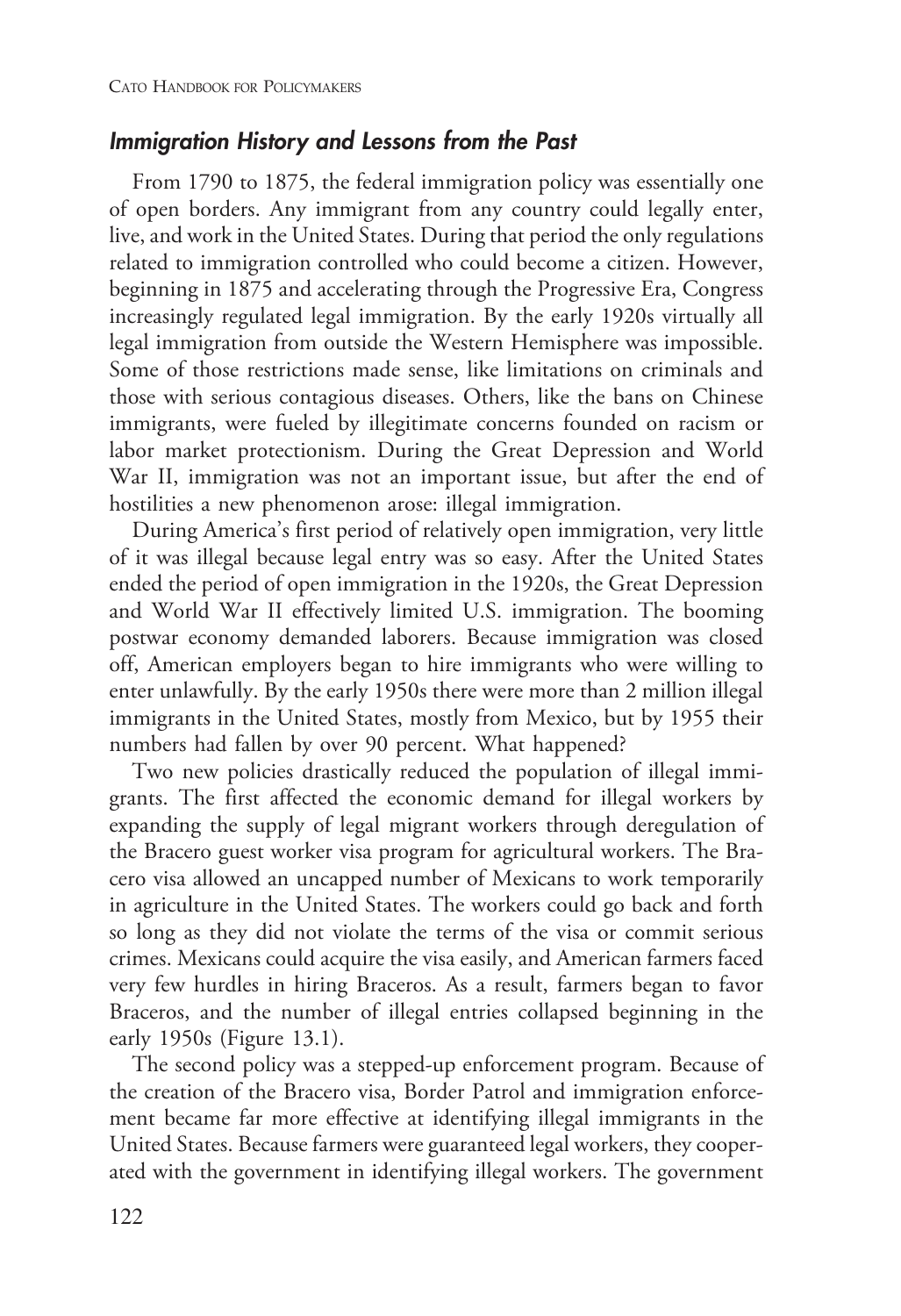

Figure 13.1<br>Figure 13.1<br>Illegal Immigrants and<br>killed Guest Workers *Immigratio*<br>Figure 13.1<br>Apprehensions of Illegal Immigrants and Visas<br>for Low-Skilled Guest Workers Figure 13.1<br>Pensions of Illegal Immigrants and Visas<br>for Low-Skilled Guest Workers

SOURCE: Customs and Border Protection and Citizenship and Immigration Services. Department of Homeland Security, "Yearbook of Immigration Statistics," Office of Immigration Statistics, 1996–2014 editions and Immigration an SOURCE: Customs and Border Protection and Citizenship and Immigration Services. Department<br>of Homeland Security, "Yearbook of Immigration Statistics," Office of Immigration Statistics,<br>1996–2014 editions and Immigration an Source: Customs and Border Protection and Citizenship and Immigration Services. Department<br>of Homeland Security, "Yearbook of Immigration Statistics," Office of Immigration Statistics,<br>1996–2014 editions and Immigration an of Homeland Securi<br>1996–2014 editions<br>1986 editions.<br>deported many<br>drove others do

1986 editions.<br>deported many illegal workers but also legalized many on the spot and<br>drove others down to the border to allow them to reenter legally on a<br>Bracero visa—often on the same day. As a result, since Mexican work deported many illegal workers but also legalized many on the spot and<br>drove others down to the border to allow them to reenter legally on a<br>Bracero visa—often on the same day. As a result, since Mexican workers<br>were able t deported many illegal workers but also legalized many on the spot and<br>drove others down to the border to allow them to reenter legally on a<br>Bracero visa—often on the same day. As a result, since Mexican workers<br>were able t deported many illegal workers but also legalized many on the spot and<br>drove others down to the border to allow them to reenter legally on a<br>Bracero visa—often on the same day. As a result, since Mexican workers<br>were able t drove others down to the border to allow them to reenter legally on a<br>Bracero visa—often on the same day. As a result, since Mexican workers<br>were able to enter legally, the supply of illegal immigrants dried up.<br>This two-p Bracero visa—often on the same day. As a result, since Mexican workers<br>were able to enter legally, the supply of illegal immigrants dried up.<br>This two-pronged approach decreased the size of the illegal immigrant<br>population were able to enter legally, the supply of illegal immigrants dried up.<br>This two-pronged approach decreased the size of the illegal immigrant<br>population by upward of 90 percent without a large increase in the size<br>of Border

This two-pronged approach decreased the<br>population by upward of 90 percent withou<br>of Border Patrol—just a better migration sys<br>guided migrants into it (Figure 13.2).<br>The Bracero program ultimately ended in<br>of intense lobby pulation by upward of 90 percent without a large increase in the size<br>Border Patrol—just a better migration system and a Border Patrol that<br>ided migrants into it (Figure 13.2).<br>The Bracero program ultimately ended in 1964 of Border Patrol—just a better migration system and a Border Patrol that<br>guided migrants into it (Figure 13.2).<br>The Bracero program ultimately ended in 1964 due to a combination<br>of intense lobbying from the United Farm Wor guided migrants into it (Figure 13.2).<br>The Bracero program ultimately ended in 1964 due to a combination<br>of intense lobbying from the United Farm Workers union and a few<br>scandals in which Bracero workers were abused. Congr The Bracero program ultimately ended in 1964 due to a combination<br>of intense lobbying from the United Farm Workers union and a few<br>scandals in which Bracero workers were abused. Congress did not create<br>a new low-skilled vi of intense lobbying from the United Farm Workers union and a few<br>scandals in which Bracero workers were abused. Congress did not create<br>a new low-skilled visa to replace the canceled Bracero program, and the<br>handful of vis scandals in which Bracero workers were abused. Congress did not create<br>a new low-skilled visa to replace the canceled Bracero program, and the<br>handful of visas that remained in other categories could not fill the gap.<br>The a new low-skilled visa to replace the canceled Bracero program, and the handful of visas that remained in other categories could not fill the gap.<br>The cancellation of that program did not extinguish U.S. demand for lower-s handful of visas that remained in other categories could not fill the gap.<br>The cancellation of that program did not extinguish U.S. demand for<br>lower-skilled workers; it merely made the hiring of unlawful immigrants<br>the onl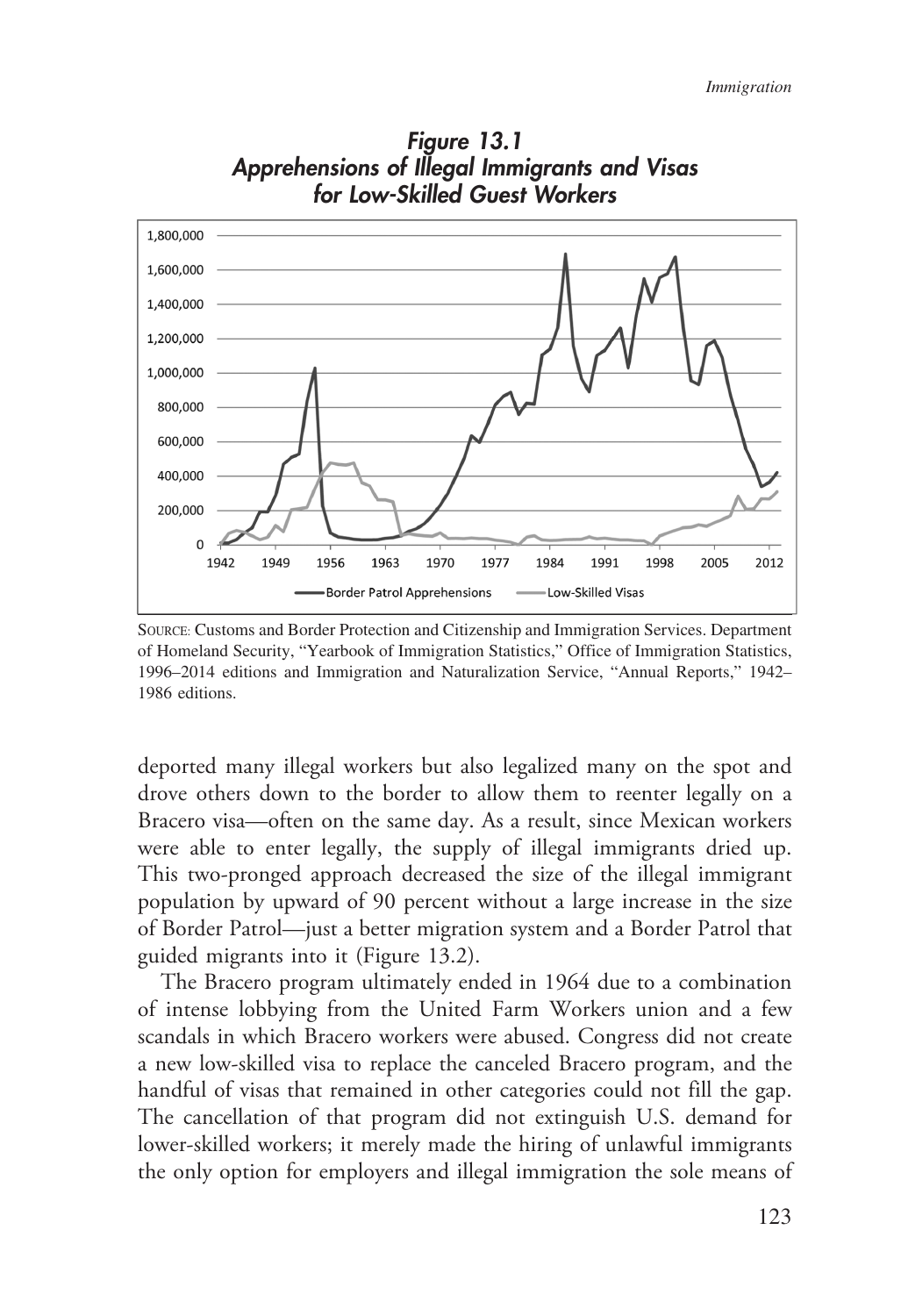

CATO HANDBOOK FOR POLICYMAKERS<br>Figure 13.2 Figure 13.2<br>Figure 13.2<br>Agents, Guest Worker:<br>Apprehensions R POLICYMAKERS<br>**Border Patrol Agents, Guest Workers,<br>and Apprehensions** ERS<br>Figure 13.2<br>atrol Agents, Guest Workers<br>and Apprehensions

Apprehensions (Left) — Guest Workers (Left) — Border Patrol Agents (Right)<br>SOURCE: Department of Homeland Security and Immigration and Naturalization Service.<br>immigrating for lower-skilled workers. After 1964 the flow of u SOURCE: Department of Homeland Security and Immigration and Naturalization Service.<br>
immigrating for lower-skilled workers. After 1964 the flow of unlawful<br>
immigrants steadily climbed as the new black market filled the vo immigrating for lower-skilled workers. After 1964 the flow of unlawful<br>immigrants steadily climbed as the new black market filled the void left<br>by the canceled Bracero program (see Figure 13.1).<br>**Creating a New Guest Worke** immigrating for lower-skilled workers. After 1964 the fl<br>immigrants steadily climbed as the new black market fill<br>by the canceled Bracero program (see Figure 13.1).<br>**Creating a New Guest Worker Program**<br>The United States n immigrating for lower-skilled workers. After 1964 the flow of<br>immigrants steadily climbed as the new black market filled the<br>by the canceled Bracero program (see Figure 13.1).<br>**Creating a New Guest Worker Program**<br>The Unit

**Example 20 Above Guest Worker Program**<br>The United States needs a new guest worker visa program that is large,<br>by to apply for, and minimally regulated to incentivize employers and<br>grants to use it. Some changes from the e **Creating a New Guest Worker Program**<br>The United States needs a new guest worker visa program that is large,<br>easy to apply for, and minimally regulated to incentivize employers and<br>migrants to use it. Some changes from the The United States needs a new guest worker visa program that is large,<br>easy to apply for, and minimally regulated to incentivize employers and<br>migrants to use it. Some changes from the earlier program will be needed<br>to mak The United States needs a new guest worker visa program that is large,<br>easy to apply for, and minimally regulated to incentivize employers and<br>migrants to use it. Some changes from the earlier program will be needed<br>to mak easy to apply for, and minimally regulated to incentivize employers and<br>migrants to use it. Some changes from the earlier program will be needed<br>to make a modern guest worker visa program effective. First, the migrant<br>work migrants to use it. Some changes from the earlier program will be needed<br>to make a modern guest worker visa program effective. First, the migrant<br>workers should be legally mobile among employers, a policy called "porta-<br>bi to make a modern guest worker visa program effective. First, the migrant workers should be legally mobile among employers, a policy called "portability." Second, migrants need to be allowed to work in sectors of the econom workers should be legally mobile among employers, a policy called "portability." Second, migrants need to be allowed to work in sectors of the economy that actually employ illegal immigrants, like construction, manufacturi bility." Second, migrants need to be allowed to work in sectors of the economy that actually employ illegal immigrants, like construction, manu-<br>facturing, and other nonseasonal occupations. Third, the number of migrant vi economy that actually employ illegal immigrants, like construction, manu-<br>facturing, and other nonseasonal occupations. Third, the number of<br>migrant visas needs to be uncapped to encourage migrants to use the legal<br>system.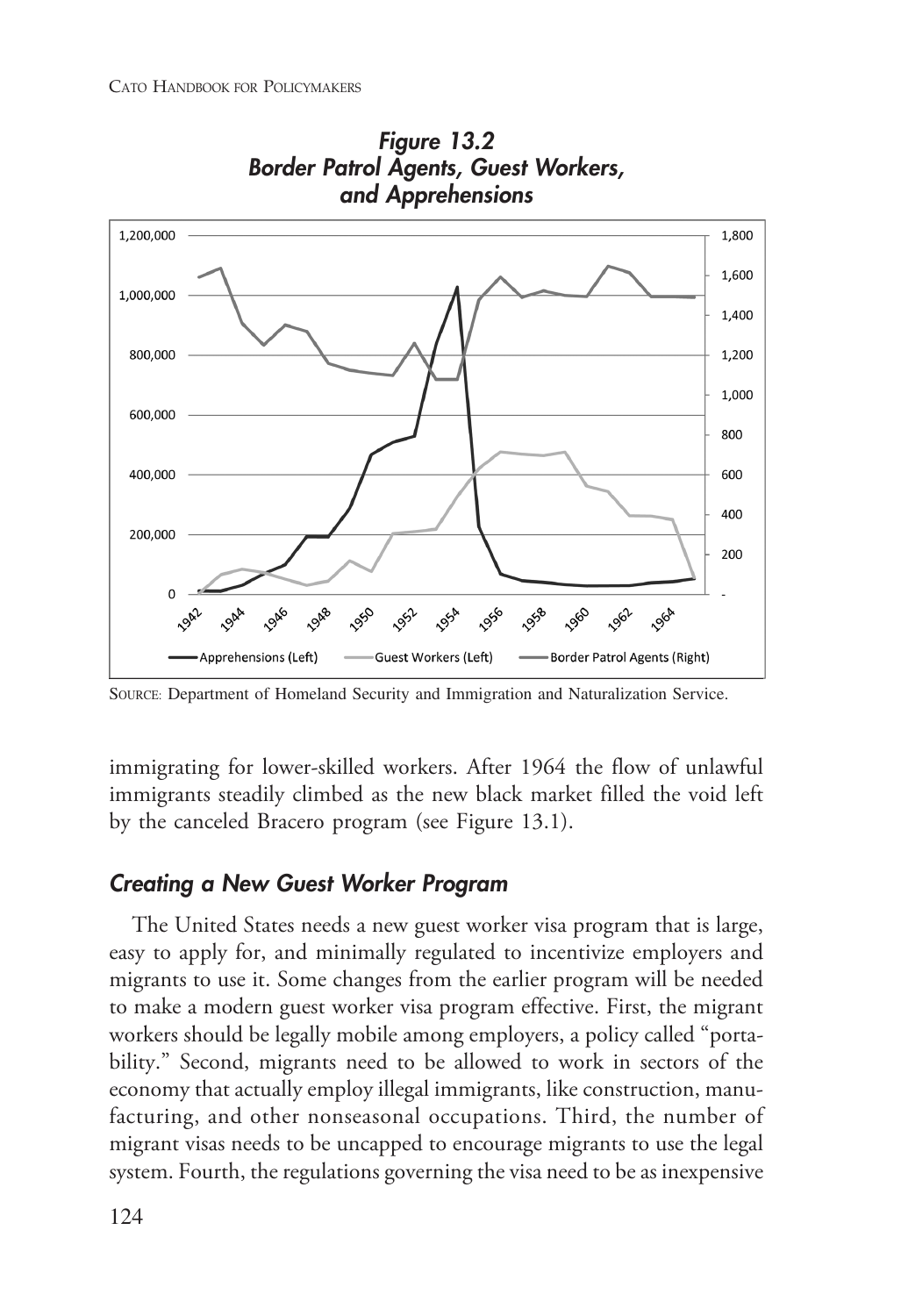*Immigration*<br>and unobtrusive as possible. These policies will decrease the supply of<br>illegal immigrants and employer demand for them.<br>**Allowing States to Create Their Own Guest Worker Systems**<br>Congress should also pass en and unobtrusive as possible. These policies will decrease<br>illegal immigrants and employer demand for them.<br>**Allowing States to Create Their Own Guest Worker**<br>Congress should also pass enabling legislation that a<br>create and Immigration<br>and unobtrusive as possible. These policies will decrease the supply of<br>illegal immigrants and employer demand for them.<br>**Allowing States to Create Their Own Guest Worker Systems**<br>Congress should also pass enab

**Solution States to Create Their Own Guest Worker Systems**<br>Congress should also pass enabling legislation that allows states to<br>tate and regulate their own guest worker visa programs under federal<br>pervision. In 2015, the C **Allowing States to Create Their Own Guest Worker Systems**<br>Congress should also pass enabling legislation that allows states to<br>create and regulate their own guest worker visa programs under federal<br>supervision. In 2015, t Supervision. In 2015, the California and Texas legislation that allows states to create and regulate their own guest worker visa programs under federal supervision. In 2015, the California and Texas legislatures both propo Congress should also pass enabling legislation that allows states to<br>create and regulate their own guest worker visa programs under federal<br>supervision. In 2015, the California and Texas legislatures both proposed<br>bills to create and regulate their own guest worker visa programs under federal<br>supervision. In 2015, the California and Texas legislatures both proposed<br>bills to create their own state-based programs, while Utah already has such<br>a supervision. In 2015, the California and Texas legislatures both proposed<br>bills to create their own state-based programs, while Utah already has such<br>a system on its books awaiting federal approval. The local demand for a<br>

bills to create to<br>a system on it<br>state-based mi<br>allow it.<br>A state-base<br>Under a state-<br>would submit<br>would clear th ystem on its books awaiting federal approval. The local demand for a<br>te-based migration system exists; the federal government must merely<br>ow it.<br>A state-based migration program could work in a few different ways.<br>nder a st state-based migration system exists; the federal government must merely<br>allow it.<br>A state-based migration program could work in a few different ways.<br>Under a state-based visa program, the states would establish methods by<br> allow it.<br>A state-based migration program could work in a few different ways.<br>Under a state-based visa program, the states would establish methods by<br>which local businesses or other entities petition for migrants. The stat A state-based migration program could work in a few different ways.<br>Under a state-based visa program, the states would establish methods by<br>which local businesses or other entities petition for migrants. The state<br>would su Under a state-based visa program, the states would establish methods by<br>which local businesses or other entities petition for migrants. The state<br>would submit those migrant petitions to the federal government, which<br>would which local businesses or other entities petition for migrants. The state<br>would submit those migrant petitions to the federal government, which<br>would clear the migrants for admission and guarantee they meet the other<br>crite would submit those migrant petitions to the federal government, which<br>would clear the migrants for admission and guarantee they meet the other<br>criteria for admission into the United States. The workers would then be<br>able t would clear the migrants for admission and guarantee they meet the other criteria for admission into the United States. The workers would then be able to work and live in the state that is sponsoring them. States could for criteria for admission into the United States. The workers would then be<br>able to work and live in the state that is sponsoring them. States could<br>form compacts with other states to share workers, select the skill or<br>educat able to work and live in the state that is sponsoring them. States could<br>form compacts with other states to share workers, select the skill or<br>education level of future guest workers, or even use the program to grant<br>some occupations.<br>Such a program could be modeled on Canada's highly successful Provin-

education level of future guest workers, or even use the program to grant<br>some guest worker visas to current unlawful immigrants in important<br>occupations.<br>Such a program could be modeled on Canada's highly successful Provi some guest worker visas to current unlawful immigrants in important<br>occupations.<br>Such a program could be modeled on Canada's highly successful Provin-<br>cial Nomination Program or a similar state-based Australian system. A<br>s occupations.<br>Such a program could be modeled on Canada's highly successful Provincial Nomination Program or a similar state-based Australian system. A<br>system of bonds, whereby workers or employers pay a fixed amount that<br>t Such a program could be modeled on Canada's highly successful Provincial Nomination Program or a similar state-based Australian system. A system of bonds, whereby workers or employers pay a fixed amount that they recoup if cial Nomination Program or a similar state-based Australian system. A<br>system of bonds, whereby workers or employers pay a fixed amount that<br>they recoup if they follow the rules of the program, could also incentivize<br>state system of bonds, whereby workers or employers pay a fixed amount that<br>they recoup if they follow the rules of the program, could also incentivize<br>state governments, migrants, and employers to follow the rules of the<br>progra they recoup if they follow the rules of the program, could also incentivize<br>state governments, migrants, and employers to follow the rules of the<br>program. The current low overstay rate for federal low-skilled guest worker<br> state governments, migrants, and employers to follow the rules of the program. The current low overstay rate for federal low-skilled guest worker visas of about 2 percent should calm the worries about state-based guest wor program. The current low overstay rate for federal low-skilled guest worker<br>visas of about 2 percent should calm the worries about state-based guest<br>workers overstaying their visas. Allowing states to create their own gues visas of about 2 percent should calm the worries about state-based guest<br>workers overstaying their visas. Allowing states to create their own guest<br>worker visa programs could result in 50 different programs. Competition<br>be workers overstaying their visas. Allowing states to create the worker visa programs could result in 50 different program<br>between them will reveal which migration systems are best, to Congress on how to reform the national VISAS or about 2 percent should calm the wornes about state-based guest<br>workers overstaying their visas. Allowing states to create their own guest<br>worker visa programs could result in 50 different programs. Competition<br>bet workers overstaying their visas. Alloworker visa programs could result in<br>between them will reveal which might<br>to Congress on how to reform the<br>**Expanding and Deregulating the**<br>**System and H-1B Visas**<br>In addition to tempor

## panding and Deregulating the Employment-Based Green Card<br>
In addition to temporary worker programs, the permanent immigration<br>
In addition to temporary worker programs, the permanent immigration<br>
item also needs reform. Th

**System and H-1B Visas**<br>
In addition to temporary worker programs, the permanent immigration<br>
system also needs reform. The employment-based green card, largely<br>
125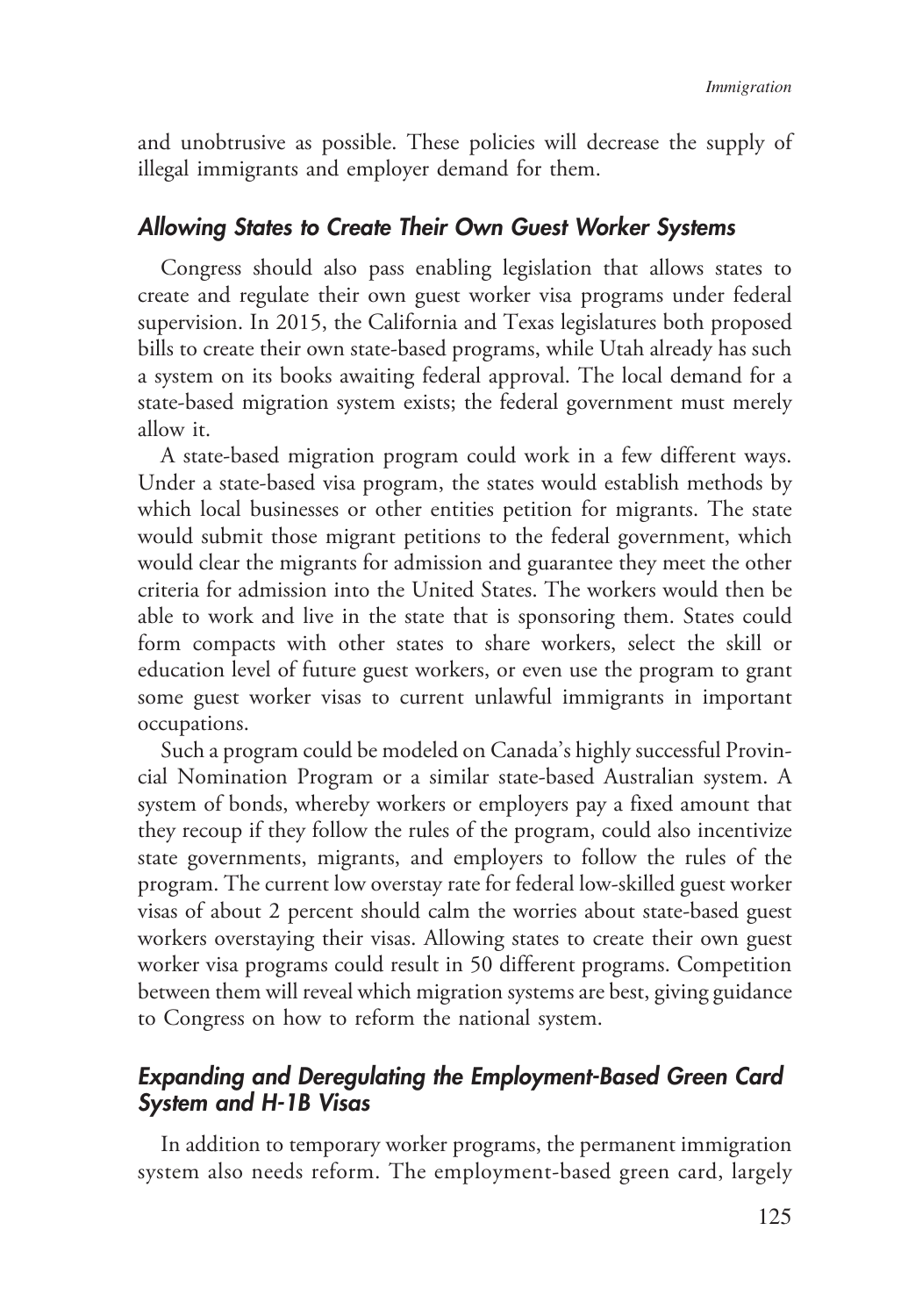CATO HANDBOOK FOR POLICYMAKERS<br>designed for highly skilled workers, has an annual cap of 140,000 green<br>cards. It imposes enormous fees and country-of-origin regulations that<br>make the system costly to use for both immigrant CATO HANDBOOK FOR POLICYMAKERS<br>designed for highly skilled workers, has an annual cap of 140,000 green<br>cards. It imposes enormous fees and country-of-origin regulations that<br>make the system costly to use for both immigrant designed for highly skilled workers, has an annual cap of 140,000 green<br>cards. It imposes enormous fees and country-of-origin regulations that<br>make the system costly to use for both immigrants and their prospective<br>America designed for highly skilled workers, has an annual cap of 140,000 green<br>cards. It imposes enormous fees and country-of-origin regulations that<br>make the system costly to use for both immigrants and their prospective<br>America cards. It imposes enormous fees and country-of-origin regulations that<br>make the system costly to use for both immigrants and their prospective<br>American employers. Worse, the administration's incorrect interpretation<br>of sta make the system costly to use for both immigrants and their prospective<br>American employers. Worse, the administration's incorrect interpretation<br>of statutory language guarantees that fewer than half of the green cards<br>issu members.<br>Congress should pressure the administration to issue employment-based

statutory language guarantees that fewer than half of the green cards<br>ued actually apply to workers, while the rest are allocated to family<br>embers.<br>Congress should pressure the administration to issue employment-based<br>een issued actually apply to workers, while the rest are allocated to family<br>members.<br>Congress should pressure the administration to issue employment-based<br>green cards only to the actual workers—without denying their families<br> members.<br>Congress should pressure the administration to issue employment-based<br>green cards only to the actual workers—without denying their families<br>legal status. Enforcing the correct interpretation of the statute would<br>e green cards only to the actual workers—without denying their families<br>legal status. Enforcing the correct interpretation of the statute would<br>effectively double the number of employment-based green cards. Further-<br>more, th green cards only to the actual workers—without denying their families<br>legal status. Enforcing the correct interpretation of the statute would<br>effectively double the number of employment-based green cards. Further-<br>more, th legal status. Enforcing the correct interpretation of the statute would effectively double the number of employment-based green cards. Furthermore, the types of workers that can enter on an employment-based green card shou effectively double the number of employment-based green cards. Furthermore, the types of workers that can enter on an employment-based green card should be expanded and the quotas removed. Since employers have to prove tha more, the types of workers that can enter on an employment-based green<br>card should be expanded and the quotas removed. Since employers have<br>to prove that they can't feasibly hire similarly skilled Americans for the<br>jobs th card should be expanded and the quotas removed. Since employers have<br>to prove that they can't feasibly hire similarly skilled Americans for the<br>jobs they are offering, they should not face a numerical cap. In particular,<br>t to prove that they can't feasibly hire similarly skilled Americans for the<br>jobs they are offering, they should not face a numerical cap. In particular,<br>the arbitrary country-of-origin quotas that cause enormous backlogs fo removed.<br>The employment-based green card is not the only way for highly skilled

Exemple arbitrary country-of-origin quotas that cause enormous backlogs for<br>lled immigrants from India, China, and other countries should be<br>moved.<br>The employment-based green card is not the only way for highly skilled<br>mig skilled immigrants from India, China, and other countries should be<br>removed.<br>The employment-based green card is not the only way for highly skilled<br>immigrants to work in the United States. The H-1B visa provides another<br>av removed.<br>The employment-based green card is not the only way for highly skilled<br>immigrants to work in the United States. The H-1B visa provides another<br>avenue. The H-1B is a temporary visa that allows American firms to hir immigrants to work in the United States. The H-1B visa provides another avenue. The H-1B is a temporary visa that allows American firms to hire skilled foreign workers in specialty occupations. The number of H-1Bs issued a immigrants to work in the United States. The H-1B visa provides another<br>avenue. The H-1B is a temporary visa that allows American firms to hire<br>skilled foreign workers in specialty occupations. The number of H-1Bs<br>issued a avenue. The H-1B is a temporary visa that allows American firms to hire<br>skilled foreign workers in specialty occupations. The number of H-1Bs<br>issued annually for American firms is capped at 85,000: 65,000 from<br>abroad and 2 skilled foreign workers in specialty occupations. The number of H-1Bs<br>issued annually for American firms is capped at 85,000: 65,000 from<br>abroad and 20,000 for foreign graduates of American universities. When<br>the economy i issued annually for American firms is capped at 85,000: 65,000 from<br>abroad and 20,000 for foreign graduates of American universities. When<br>the economy is growing, these few H-1B slots for businesses frequently<br>fill up with abroad and 20,000 for foreign graduates of American universities. When<br>the economy is growing, these few H-1B slots for businesses frequently<br>fill up within days of becoming available. (H-1Bs are uncapped for research<br>occu the economy is growing, these few H-1B slots for businesses frequently<br>fill up within days of becoming available. (H-1Bs are uncapped for research<br>occupations at nonprofit research institutes affiliated with colleges and<br>u fill up within days of becoming available. (H-1Bs are uncapped for research<br>occupations at nonprofit research institutes affiliated with colleges and<br>universities, but it's businesses that are feeling the pinch.) The durat occupations at nonprofit research institutes affiliated with colleges and<br>universities, but it's businesses that are feeling the pinch.) The duration<br>of the H-1B visa is three years, but it can be renewed for an additional universities, but it's businesses that are feeling the pinch.) The duration<br>of the H-1B visa is three years, but it can be renewed for an additional<br>three-year term. Unlike other guest worker visas, H-1B holders can apply<br> of the H-1B visa is three years, but it can be renewed for an additional<br>three-year term. Unlike other guest worker visas, H-1B holders can apply<br>for a green card while they are working in the United States if they find<br>an three-year term. Unlike other guest worker visas, H-1B holders can apply<br>for a green card while they are working in the United States if they find<br>an employer willing to sponsor them. If the green card approval process<br>tak

for a green card while they are working in the United States if they find<br>an employer willing to sponsor them. If the green card approval process<br>takes longer than the maximum six-year duration of the H-1B visa, then<br>the w employer willing to sponsor them. If the green card approval process<br>tes longer than the maximum six-year duration of the H-1B visa, then<br>e worker is allowed to work until the green card is approved or denied.<br>The number o takes longer than the maximum six-year duration of the H-1B visa, then<br>the worker is allowed to work until the green card is approved or denied.<br>The number of H-1B visas should be uncapped, workers should be<br>perfectly port the worker is allowed to work until the green card is approved or denied.<br>The number of H-1B visas should be uncapped, workers should be perfectly portable among occupations without ex ante government approval, their forei The number of H-1B visas should be uncapped, workers should be perfectly portable among occupations without ex ante government approval, their foreign-born spouses should be able to work, and the burden of onerous H-1B wag perfectly portable among occupations without ex ante government<br>approval, their foreign-born spouses should be able to work, and the<br>burden of onerous H-1B wage and labor market regulations should be<br>significantly reduced.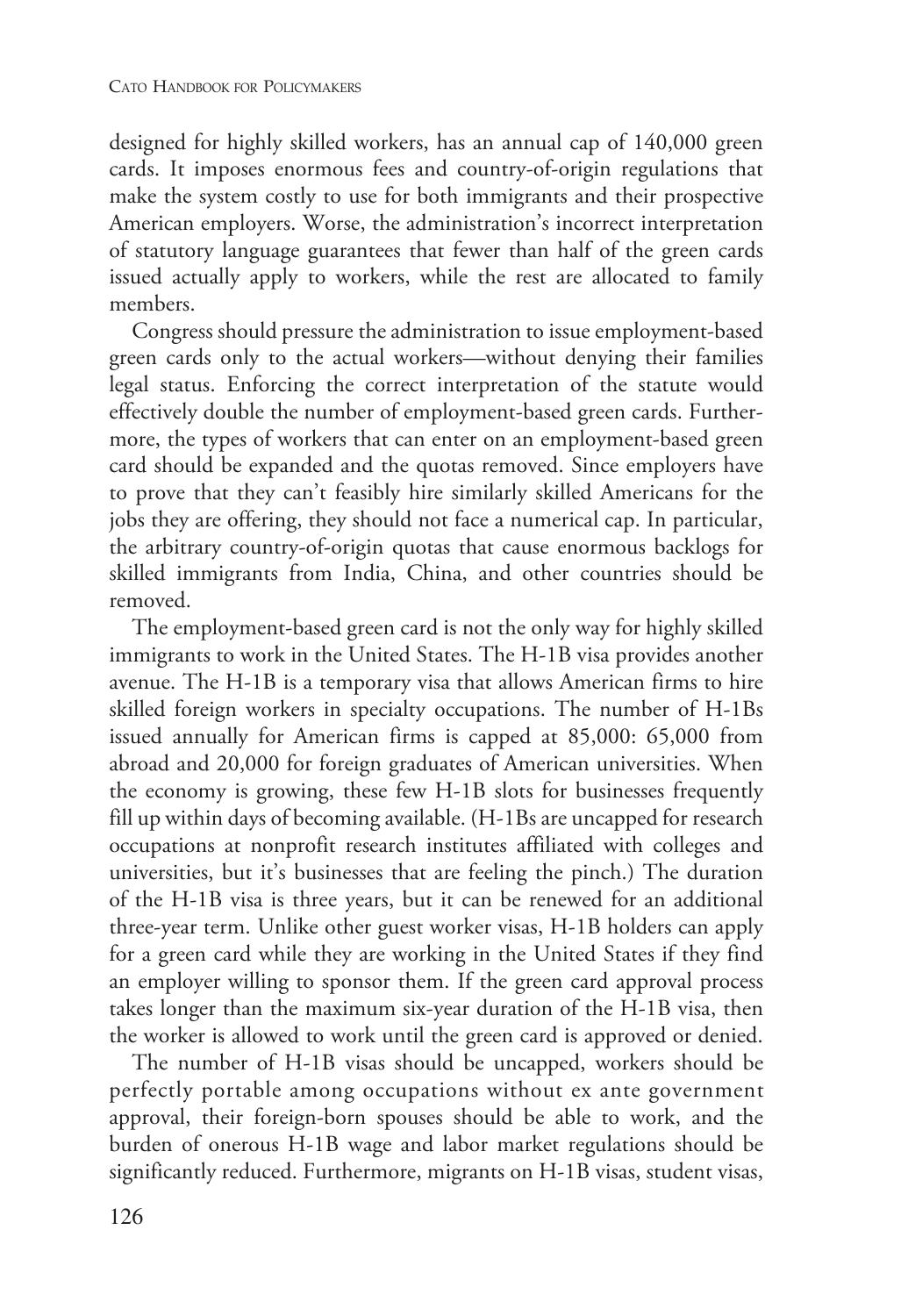Immigration<br>or other nonpermanent work visas who adjust their status to permanent<br>residency should not be counted against the numerical caps for those<br>categories. The history of work visas and the Department of Labor's (Do Immigration<br>Immigration<br>residency should not be counted against the numerical caps for those<br>categories. The history of work visas and the Department of Labor's (DoL)<br>involvement in approving them shows how small legal twe or other nonpermanent work visas who adjust their status to permanent residency should not be counted against the numerical caps for those categories. The history of work visas and the Department of Labor's (DoL) involveme or other nonpermanent work visas who adjust their status to permanent<br>residency should not be counted against the numerical caps for those<br>categories. The history of work visas and the Department of Labor's (DoL)<br>involveme

residency should not be counterpresent categories. The history of worth involvement in approving the big, positive outcomes.<br>In 1952, the government creation in 1952, the government creation workers did no workers. Under t Exercise. The history of work visas and the Department of Labor's (DoL)<br>volvement in approving them shows how small legal tweaks can produce<br>g, positive outcomes.<br>In 1952, the government created a labor certification syste involvement in approving them shows how small legal tweaks can produce<br>big, positive outcomes.<br>In 1952, the government created a labor certification system to guarantee<br>that migrant workers did not affect the wages of nati big, positive outcomes.<br>
In 1952, the government created a labor certification system to guarantee<br>
that migrant workers did not affect the wages of native-born American<br>
workers. Under the original system, to deny a green In 1952, the government created a labor certification system to guarantee<br>that migrant workers did not affect the wages of native-born American<br>workers. Under the original system, to deny a green card on labor market<br>groun that migrant workers did not affect the wages of native-born American<br>workers. Under the original system, to deny a green card on labor market<br>grounds, the DoL had to prove that the migrant worker would adversely<br>impact th workers. Under the original system, to deny a green card on labor market<br>grounds, the DoL had to prove that the migrant worker would adversely<br>impact the economic prospects of similar American workers. That institu-<br>tional grounds, the DoL had to prove that the migrant worker would adversely<br>impact the economic prospects of similar American workers. That institu-<br>tional arrangement created a passive approval process such that the DoL<br>denied impact the economic prospects of similar American workers. That institu-<br>tional arrangement created a passive approval process such that the DoL<br>denied only 10 green card applications from 1952 to 1962. The Immigra-<br>tion A tional arrangement created a passive approval process such that the DoL<br>denied only 10 green card applications from 1952 to 1962. The Immigra-<br>tion Act of 1965 reversed the process. It replaced the DoL's passive veto<br>over denied only 10 green card applications from 1952 to 1962. The Immigration Act of 1965 reversed the process. It replaced the DoL's passive veto over green card applications with a system that forced the department to certif tion Act of 1965 reversed the process. It replaced the DoL's passive veto<br>over green card applications with a system that forced the department to<br>certify that every migrant worker issued a green card would not adversely<br>i over green card applications with a system that forced the department to certify that every migrant worker issued a green card would not adversely impact an American worker and that the immigrant was entering an occupation certify that every migrant worker issued a green card would not adversely<br>impact an American worker and that the immigrant was entering an<br>occupation with insufficient Americans able, willing, and qualified to do<br>the job. impact an American worker and that the immigrant was entering an occupation with insufficient Americans able, willing, and qualified to do the job. Labor unions had lobbied for this reversal of DoL tasks because they were occupation with insufficient Americans able, willing, and qualified to do<br>the job. Labor unions had lobbied for this reversal of DoL tasks because<br>they were concerned about immigrants competing with their members<br>for jobs. the job. Labor unions had lobbied for this reversal of DoL tasks because<br>they were concerned about immigrants competing with their members<br>for jobs. The reformed labor certification approval procedures made labor<br>immigrati they were concerned about immigr<br>for jobs. The reformed labor certifica<br>immigration far more expensive and<br>highly skilled foreign workers.<br>Congress should remove the DoL'<br>cations and labor condition applicati<br>Doing so woul

Consignt in jobs. The reformed labor certification approval procedures made labor<br>migration far more expensive and, de facto, limited green cards to only<br>ghly skilled foreign workers.<br>Congress should remove the DoL's activ immigration far more expensive and, de facto, limited green cards to only<br>highly skilled foreign workers.<br>Congress should remove the DoL's active approval role for labor certifi-<br>cations and labor condition applications an highly skilled foreign workers.<br>
Congress should remove the DoL's active approval role for labor certifications and labor condition applications and replace it with a passive veto.<br>
Doing so would make labor immigration le Congress should recations and labor con<br>Doing so would mal<br>current system.<br>**Removing the 3- cu**<br>Another reform that<br>the existing legal syst highly skilled foreign workers.<br>
Congress should remove the DoL's active approval role for labor certifications and labor condition applications and replace it with a passive veto.<br>
Doing so would make labor immigration le

moving the 3- and 10-Year Bars<br>Another reform that could help legalize many illegal immigrants through<br>existing legal system would be the repeal of the 3- and 10-year bars.<br>existing legal system would be the repeal of the **Removing the 3- and 10-Year Bars**<br>Another reform that could help legalize many illegal immigrants through<br>the existing legal system would be the repeal of the 3- and 10-year bars.<br>The 3-year bar states that any immigrant Another reform that could help legalize many illegal immigrants through<br>the existing legal system would be the repeal of the 3- and 10-year bars.<br>The 3-year bar states that any immigrant who stays in the United States<br>ille Another reform that could help legalize many illegal immigrants through<br>the existing legal system would be the repeal of the 3- and 10-year bars.<br>The 3-year bar states that any immigrant who stays in the United States<br>ille the existing legal system would be the repeal of the 3- and 10-year bars.<br>The 3-year bar states that any immigrant who stays in the United States<br>illegally for more than six months but less than one year and then leaves<br>th The 3-year bar states that any immigrant who stays in the United States<br>illegally for more than six months but less than one year and then leaves<br>the United States cannot reenter or apply for a green card for three years.<br> illegally for more than six months but less than one year and then leaves<br>the United States cannot reenter or apply for a green card for three years.<br>The 10-year bar states that any immigrant who stays in the United States the United States cannot reenter or apply for a green card for three years.<br>The 10-year bar states that any immigrant who stays in the United States<br>illegally for more than a year and then leaves the United States cannot<br>r The 10-year bar states that any immigrant who stays in the United States illegally for more than a year and then leaves the United States cannot reenter or apply for a green card for 10 years. Any immigrant who is subject illegally for more than a year and then leaves the United States cannot<br>reenter or apply for a green card for 10 years. Any immigrant who is<br>subject to those bars and who tries to reenter the United States in violation<br>of reenter or apply for a green card for 10 years. Any immigrant who is<br>subject to those bars and who tries to reenter the United States in violation<br>of them faces a 20-year ban on reentering the United States for any reason.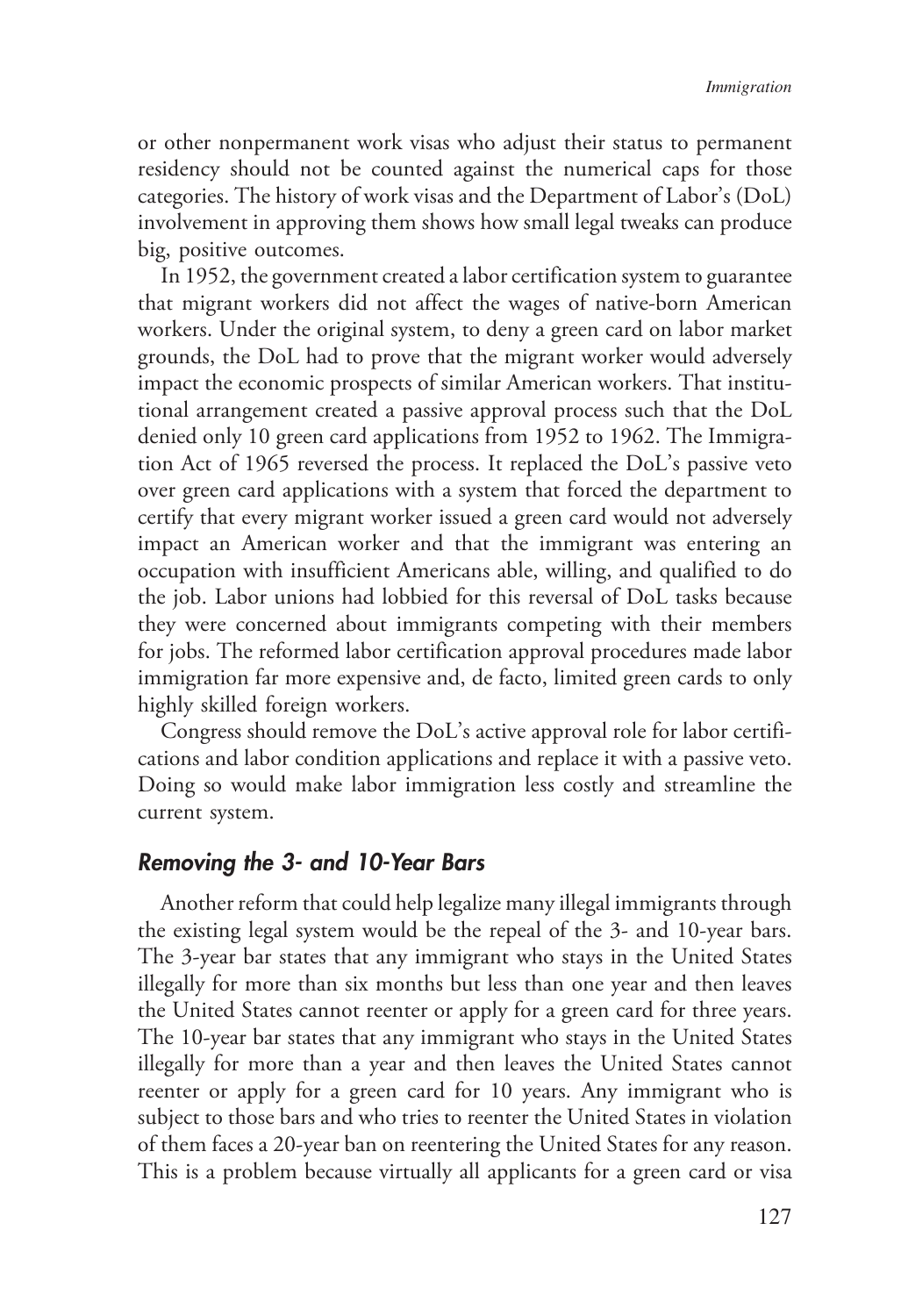CATO HANDBOOK FOR POLICYMAKERS<br>have to visit a U.S. embassy or consulate abroad to apply, which, in the<br>case of illegal immigrants, requires them to leave the Untied States, thus<br>triggering the bars. The 3- and 10-year bar CATO HANDBOOK FOR POLICYMAKERS<br>have to visit a U.S. embassy or consulate abroad to apply, which, in the<br>case of illegal immigrants, requires them to leave the Untied States, thus<br>triggering the bars. The 3- and 10-year bar have to visit a U.S. embassy or consulate abroad to apply, which, in the case of illegal immigrants, requires them to leave the Untied States, thus triggering the bars. The 3- and 10-year bars prevent between 20 percent an have to visit a U.S. embassy or consulate abroad to apply, which, in the case of illegal immigrants, requires them to leave the Untied States, thus triggering the bars. The 3- and 10-year bars prevent between 20 percent an case of illegal immigrants, requires them to leave the Un triggering the bars. The 3- and 10-year bars prevent between and half of all unauthorized immigrants from using the leasy<br>stem *if* they find a way to regularize th have to visit a U.S. embassy or consulate abroad to apply, which,<br>case of illegal immigrants, requires them to leave the Untied State<br>triggering the bars. The 3- and 10-year bars prevent between 20<br>and half of all unauthor

**Interform** *If* they find a way to regularize their status.<br> **Inding a Higher Wall around the Welfare State**<br>
Immigrant use of welfare benefits and other public services is an impor-<br>
at problem that Congress should addr **Building a Higher Wall around the Welfare State**<br>Immigrant use of welfare benefits and other public services is an impor-<br>tant problem that Congress should address. Estimates of the fiscal impact<br>of immigration on the Uni Immigrant use of welfare benefits and other public services is an important problem that Congress should address. Estimates of the fiscal impact of immigration on the United States hover around zero, and immigrants and the Immigrant use of welfare benefits and other public services is an important problem that Congress should address. Estimates of the fiscal impact of immigration on the United States hover around zero, and immigrants and the tant problem that Congress should address. Estimates of the fiscal impact<br>of immigration on the United States hover around zero, and immigrants<br>and their descendants tend to pay for the government-provided services<br>that th of immigration on the United States hover around zero, and immigrants<br>and their descendants tend to pay for the government-provided services<br>that they consume. However, this fiscal calculus can be improved by<br>building a hi and their descendants tend to pay for the government-provided services<br>that they consume. However, this fiscal calculus can be improved by<br>building a higher wall around the welfare state and denying means-tested<br>welfare be that they consume. However, this fiscal calculus can be improved by<br>building a higher wall around the welfare state and denying means-tested<br>welfare benefits to noncitizens. Doing so is perfectly constitutional, rela-<br>tive building a higher wall around the welfare state and denying means-tested welfare benefits to noncitizens. Doing so is perfectly constitutional, relatively easy to accomplish, and politically popular. Currently, poor immigr welfare benefits to noncitizens. Doing so is perfectly constitutional, rela-<br>tively easy to accomplish, and politically popular. Currently, poor immi-<br>grants are much less likely to consume means-tested welfare than poor<br>A tively easy to accomplish, and politically popular. Currently, poor immigrants are much less likely to consume means-tested welfare than poor Americans, but noncitizens should not have access to begin with. Cato's policy a grants are much less likely to consume means-tested welfare than poor<br>Americans, but noncitizens should not have access to begin with. Cato's<br>policy analysis, "Building a Wall around the Welfare State, Instead of the<br>Count Americans, but noncitizens should not have access to begin with. Cate<br>policy analysis, "Building a Wall around the Welfare State, Instead of t<br>Country," provides a clear legislative path forward to achieving that ge<br>while

## Conclusion

**Immigration**<br> **Immigration**<br> **Immigration**<br> **Immigration**<br> **Immigration**<br> **Immigration**<br> **Immigration**<br> **Immigration**<br> **Immigration**<br> **Inherent Commulation**<br> **Internet is an important public policy issue that will not be Conclusion**<br>Immigration is an important public policy issue that will not be resolved<br>with harsher enforcement or higher walls but with expanded legal immigra-<br>tion opportunities, legalization, and welfare reform. Congres Immigration is an important public policy issue that will not be resolved<br>with harsher enforcement or higher walls but with expanded legal immigra-<br>tion opportunities, legalization, and welfare reform. Congress can tackle<br> Immigration is an important public policy issue that will not be resolved<br>with harsher enforcement or higher walls but with expanded legal immigra-<br>tion opportunities, legalization, and welfare reform. Congress can tackle<br> with harsher enforcement or higher walls but with expanded legal immigration opportunities, legalization, and welfare reform. Congress can tackle these issues through either a piecemeal approach that addresses each of thes tion opportunities, legalization, and welfare reform. Congress can tackle<br>these issues through either a piecemeal approach that addresses each of<br>these issues individually or through comprehensive legislation that seeks<br>to theseissues through either a piecemeal approach that addresses each of<br>these issues individually or through comprehensive legislation that seeks<br>to solve them all at once. Regardless of the legislative strategy, Congress<br> theseissues individually or through comprehensive legislation that seeks<br>to solve them all at once. Regardless of the legislative strategy, Congress<br>should pursue fiscally prudent, market-based immigration reform that<br>red these issues individually or through comprehensive legislation that seeks<br>to solve them all at once. Regardless of the legislative strategy, Congress<br>should pursue fiscally prudent, market-based immigration reform that<br>red

- **SuggestedReadings**<br>Anderson, Stuart. "The Impact of Agricultural Guest Worker Programs on Illegal Immigration."<br>National Foundation for American Policy, November 2003.<br>Bier, David. "The Government Has Cheated Legal Immig
- 
- 
- **Suggested Readings**<br>
Anderson, Stuart. "The Impact of Agricultural Guest Worker Programs on Illegal Immigration."<br>
National Foundation for American Policy, November 2003.<br>
Bier, David. "The Government Has Cheated Legal Im Bier, David. "The Government Has Cheated Legal Immigrants for Decades." Cato at Liberty,<br>August 10, 2016.<br>Bier, David, and Matthew La Corte. "Privately Funded Refugee Resettlement: How to Leverage<br>American Charity to Reset Bier,David. "The Government Has Cheated Legal Immigrants for Decades." *Cato at Liberty*, August 10, 2016.<br>Bier, David, and Matthew La Corte. "Privately Funded Refugee Resettlement: How to Leverage American Charity to Res August 10, 2016.<br>
er, David, and Matthew La Corte. "Privately Funded Refugee Resettlement: How to Merican Charity to Resettle Refugees." Niskanen Center, March 22, 2016.<br>
Iler, Brandon, and Sean Rust. "State-Based Visas: A Bier, David, and Matthew La Corte. "Privately Funded Refugee Resettlement: How to Leverage<br>American Charity to Resettle Refugees." Niskanen Center, March 22, 2016.<br>Fuller, Brandon, and Sean Rust. "State-Based Visas: A Fede American Charity to Resettle Refugees." Niskanen Center, March 22, 2016.<br>Iler, Brandon, and Sean Rust. "State-Based Visas: A Federalist Approach to Reform<br>Immigration Policy." Cato Institute Policy Analysis no. 748, April